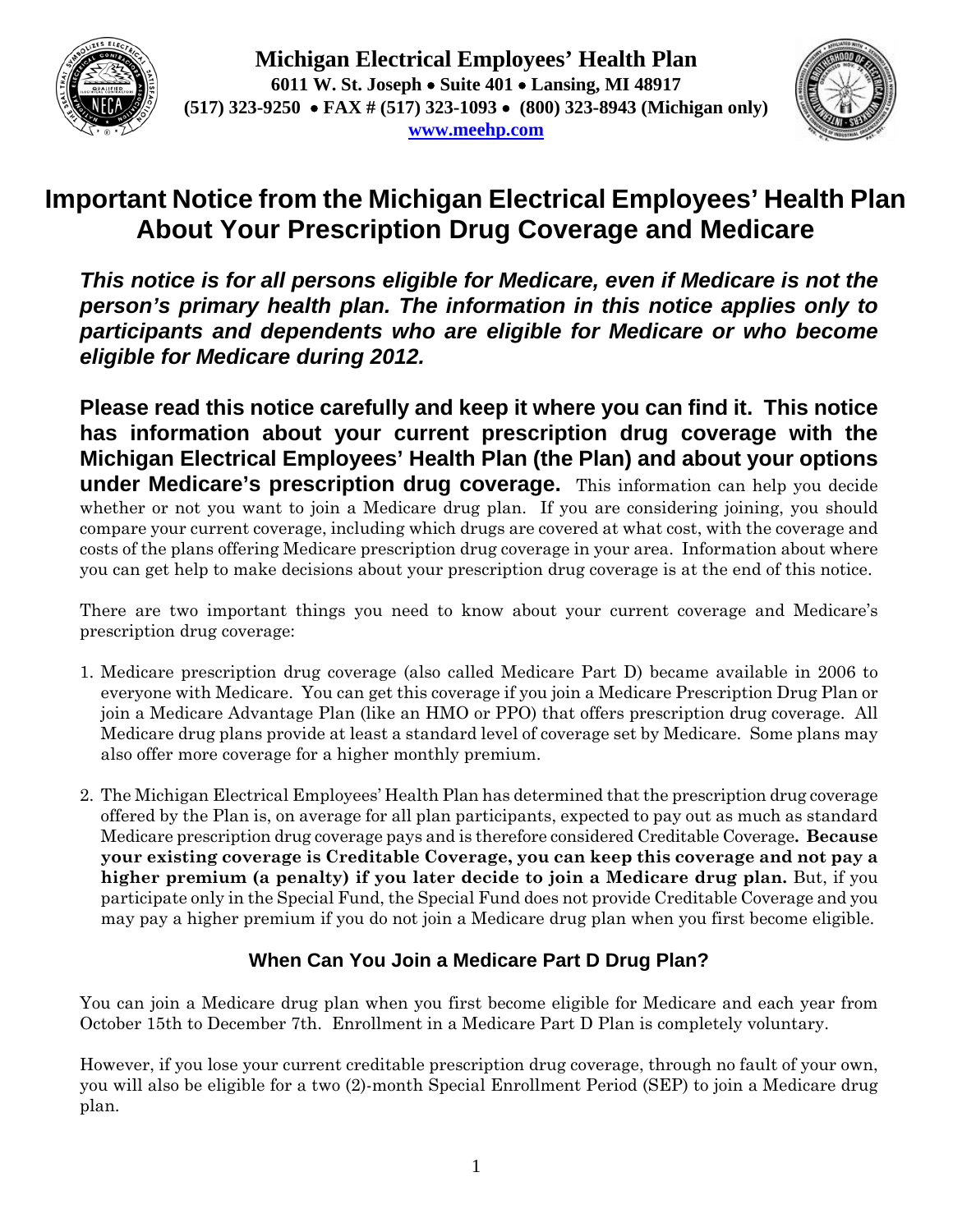## **What Happens to Your Current Coverage if You Decide to Join a Medicare Part D Drug Plan?**

#### *Retirees and Their Dependents*

If you decide to join a Medicare Part D drug plan, your current Michigan Electrical Employees' Health Plan prescription drug coverage will terminate. YOU CANNOT HAVE PRESCRIPTION DRUG COVERAGE THROUGH BOTH THIS PLAN AND A PART D DRUG PLAN. This Plan will not coordinate its prescription drug benefits with Medicare Part D plans, and will not provide drug coverage to supplement a Medicare Part D plan.

You will still be eligible to receive all of your other health benefits from the Plan, but you must use your Part D plan for your prescription drug coverage. **You must notify the Plan if you decide to enroll in a Medicare Part D drug plan.** Your self-payment for this Plan's coverage will not change if you drop your drug coverage.

If you do decide to enroll in a Medicare Part D drug plan and drop your current Michigan Electrical Employees' Health Plan prescription drug coverage, you and your dependents *will* be able to get this coverage back if you later drop your Medicare Part D drug plan coverage. Note that your prescription drug coverage under a Medicare Part D drug plan and under this Plan cannot overlap. However, you will only be able to re-enroll in this Plan **once during your lifetime**. If you enroll in a Part D plan, reenroll in this Plan, then decide to go back to a Part D plan, you will not be able to re-enroll in the Plan a second time.

#### **You must notify the Plan Office before you terminate your Medicare Part D drug plan coverage.**

Notwithstanding the above, if you or your dependents participate in the Plan's Special Fund and not in other Plan coverage, the Special Fund does not provide Creditable Coverage. In this case, you may pay a higher premium (a penalty) if you do not join a Medicare drug plan when you first become eligible.

#### *Active Employees and Their Dependents*

If Medicare is or will become your secondary healthcare plan, you can enroll in a Medicare Part D plan and still be eligible to receive all of your current health and prescription drug benefits through the Plan. However, having both drug coverages does not mean (1) that you will have better benefits than you currently have or (2) that you will not have any out of pocket prescription drug expenses.

- Since this Plan is primary to Medicare in most cases, this Plan will pay its normal benefits and your Medicare plan's duplicate coverage rules will determine its benefit level. Various Medicare Part D plans may have different rules.
- You should be aware that having two prescription drug plans could have an effect on whether you reach the Medicare plan's catastrophic coverage level. That is because standard Medicare Part D plans are only required to count your actual out-of-pocket costs when determining when you reach the catastrophic coverage level. Drug costs that are paid by this Plan do not qualify as out-of-pocket expenses.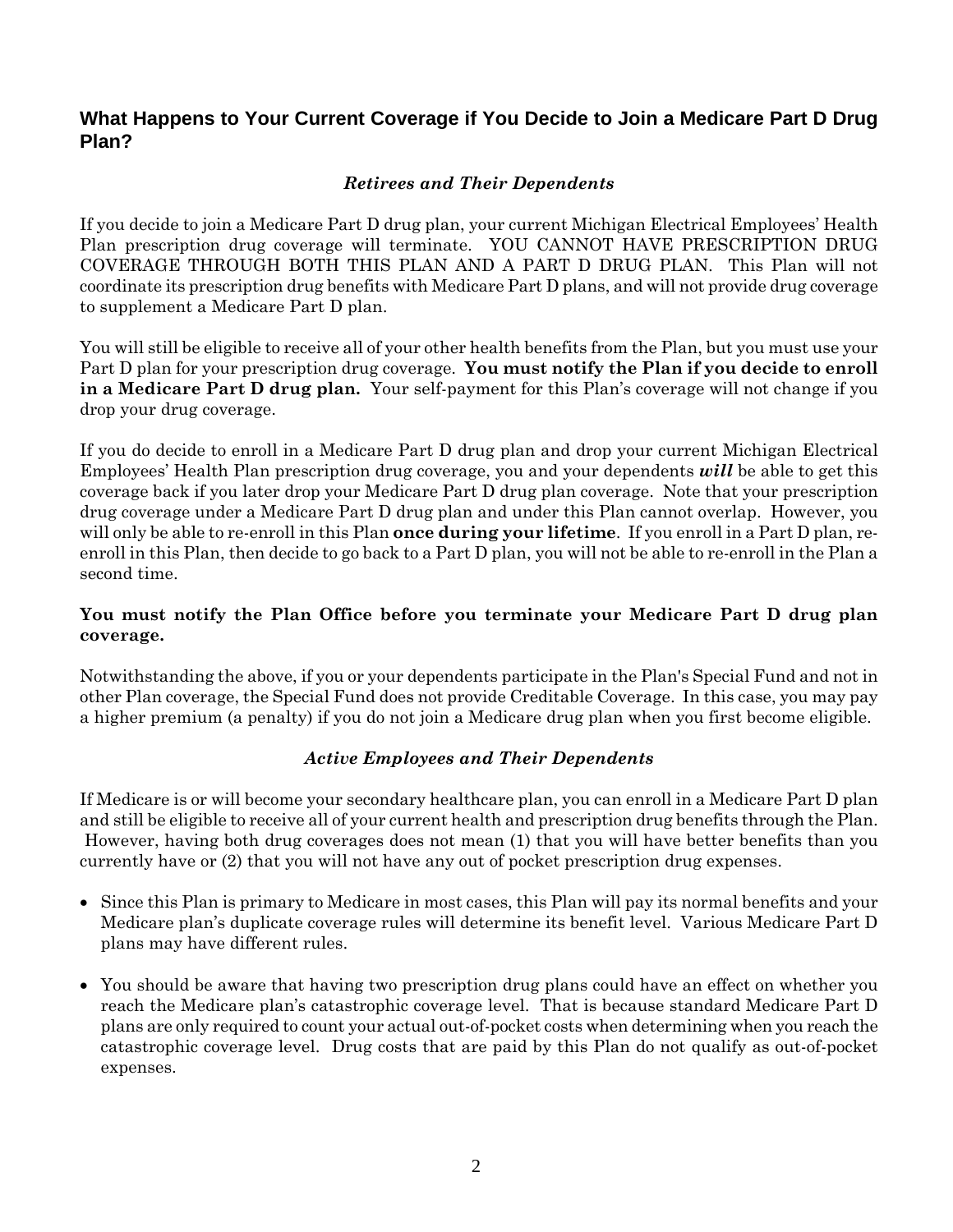If Medicare is or will become your primary plan, please contact the Plan Office for more information if you are considering enrolling in a Medicare Part D plan. When Medicare is primary, the Plan will continue to coordinate with Medicare for your hospital and physician benefits. However, if Medicare is primary, the Plan will not coordinate prescription drug expenses with a Part D drug plan. If you do decide to enroll in a Medicare Part D drug plan and drop your current Michigan Electrical Employees' Health Plan prescription drug coverage, you and your dependents *will* be able to get this coverage back if you later drop your Medicare Part D drug plan coverage. Note that your prescription drug coverage under a Medicare Part D drug plan and under this Plan cannot overlap. However, you will only be able to re-enroll in this Plan *once during your lifetime*. If you enroll in a Part D plan, re-enroll in this Plan, then decide to go back to a Part D plan, *you will not be able to re-enroll in the Plan a second time*.

**You must notify the Plan Office before you terminate your Medicare Part D drug plan coverage.** 

## **What Happens if You Do Not Join a Medicare Part D Drug Plan?**

*You do not have to enroll in a Medicare drug plan.* Enrollment in a Medicare Part D Plan is completely voluntary. If you choose not to enroll in a Medicare Part D drug plan, your prescription drug benefits will be provided under the Michigan Electrical Employees' Health Plan. If you do not want to join a Medicare Part D drug plan, you do not have to do anything at this time.

## **When Will You Pay a Higher Premium (Penalty) to Join a Medicare Part D Drug Plan?**

You should also know that if you drop or lose your current coverage with the Michigan Electrical Employees' Health Plan and don't join a Medicare drug plan within 63 continuous days after your current coverage ends, you may pay a higher premium (a penalty) to join a Medicare drug plan later. Because the Special Fund is non-Creditable Coverage, if you only participate in the Special Fund and don't join a Medicare drug plan, you will pay a higher premium (a penalty) to join a Medicare drug plan later.

If you go 63 continuous days or longer without creditable prescription drug coverage, your monthly premium may go up by at least 1% of the Medicare base beneficiary premium per month for every month that you did not have that coverage. For example, if you go nineteen months without creditable coverage, your premium may consistently be at least 19% higher than the Medicare base beneficiary premium. You may have to pay this higher premium (a penalty) as long as you have Medicare prescription drug coverage. In addition, you may have to wait until the following October to join.

## **For More Information About This Notice or Your Current Prescription Drug Coverage . . .**

Contact the Plan Office for further information at 517-323-9250. NOTE: You'll get this notice each year. You will also get it before the next period you can join a Medicare drug plan, and if this coverage through the Plan changes. You also may request a copy of this notice at any time.